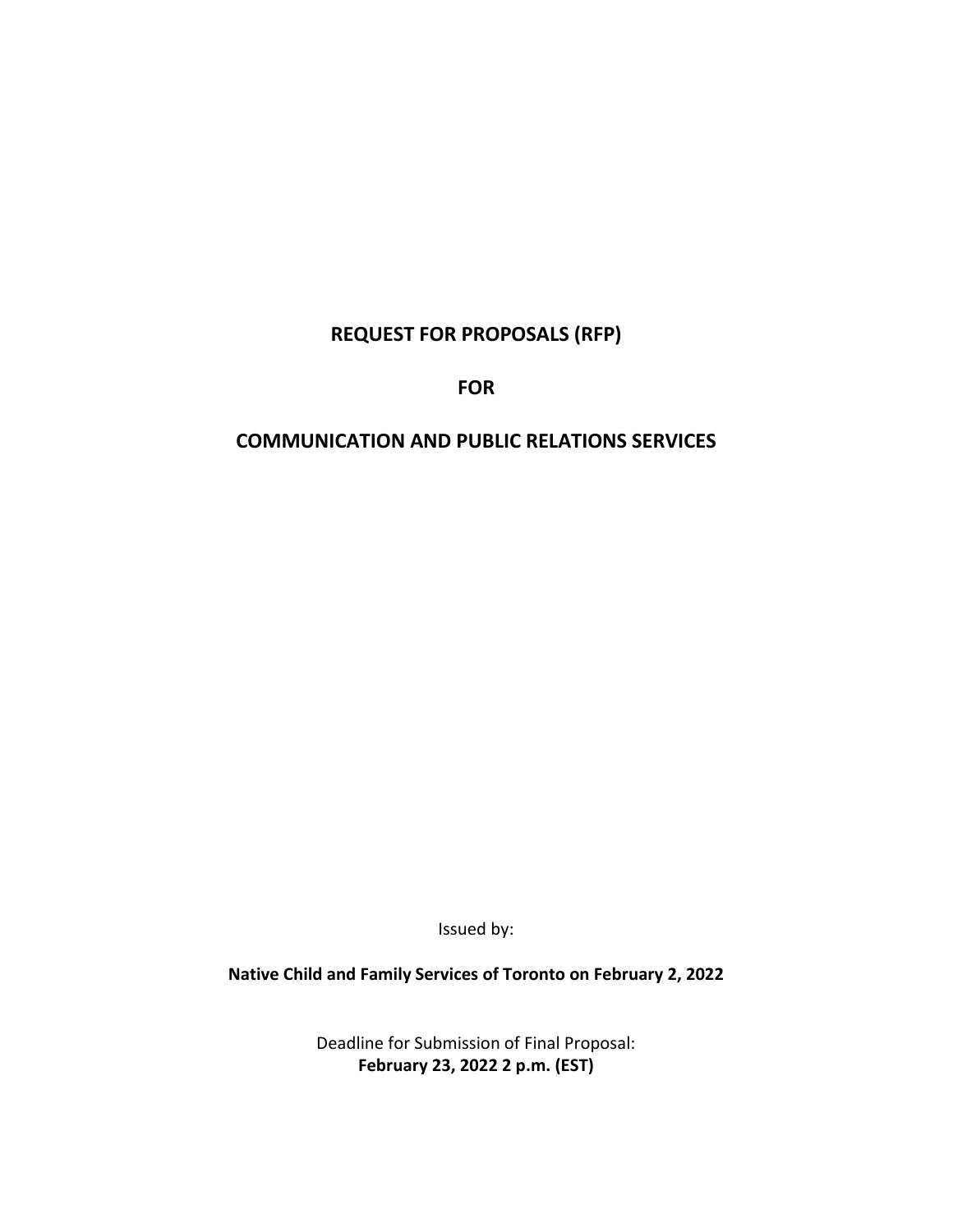# **TABLE OF CONTENTS**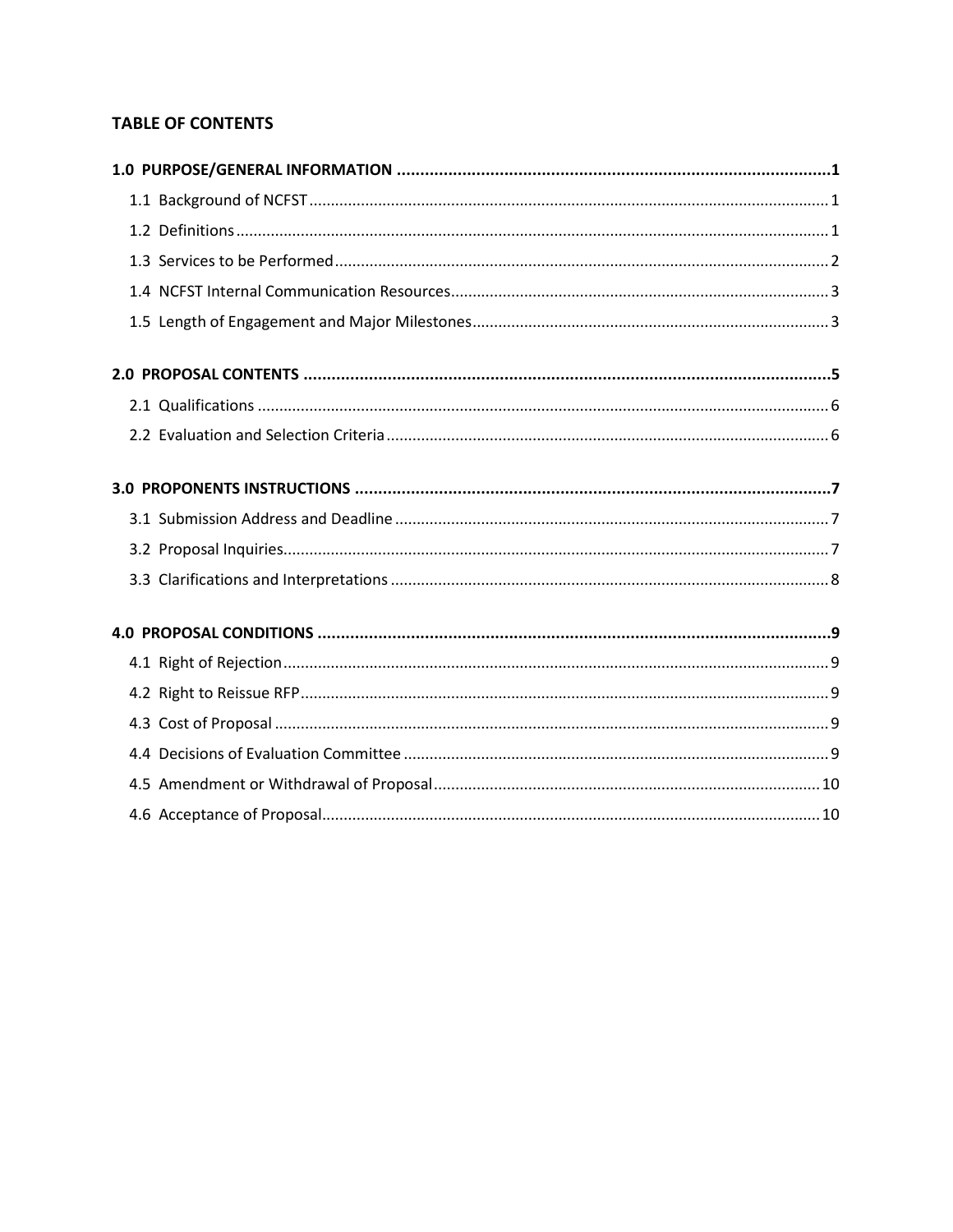## <span id="page-2-0"></span>**1.0 PURPOSE/GENERAL INFORMATION**

Native Child and Family Services of Toronto (NCFST) is requesting proposals from firms with extensive experience in communication and public relations (PR) services for non-profit organizations. We are seeking support in the development of a communications and Public Relations Action Plan and support in the implementation of this plan over a two-year period.

## <span id="page-2-1"></span>**1.1 Background of NCFST**

NCFST provides holistic and integrated child welfare prevention and support services to Indigenous children and families in Toronto. Our work is grounded in a service model developed by the community through circle and ceremony more than three decades ago. NCFST's mission is to provide support, ensure safety and enhance the quality of life for Indigenous families, children, and youth within the Greater Toronto Area. Our Agency works within a holistic framework which builds on individual and family strengths and engages clients as partners in identifying issues and their solutions.

Over the last 4 years NCFST has grown from a \$30M agency with 250 staff to a \$50M+ agency with close to 400 staff. We now deliver more than 140 programs and services across 20 locations to more than 8,000 community members annually. The increase in revenue has also been associated with a steady expansion of our prevention and early intervention services and our work with community to transform/decolonize mainstream child welfare. We face challenging historical and contemporary contexts that create barriers to us further developing a positive reputation within the Indigenous community across the Greater Toronto Area.

Additional information can be found at [https://www.nativechild.org](https://www.nativechild.org/)

### <span id="page-2-2"></span>**1.2 Definitions**

For the purpose of this RFP:

- *I. "Administrator" means the person of who is responsible for the administration of the RFP process and the execution of the Agreement.*
- *II. "Evaluation Committee" means the Administrator.*
- *III. "Proposal" means the Proponent's written submission in response to this RFP.*
- *IV. "Proponent" means an individual, partnership, corporation or any other person who submits a Proposal in response to this RFP.*
- *V. "RFP" means this Request for Proposal and all addenda that may be issued in respect of the RFP prior to the submission deadline.*
- *VI. "Services" means the work, tasks, goods, materials or equipment to be performed or provided by the Proponent to deliver the scope of services as described in this RFP.*
- *VII. "Submission Deadline" means the date and time set out in the front page of this RFP.*
- *VIII. "MERX" is the MERX procurement and tendering portal.*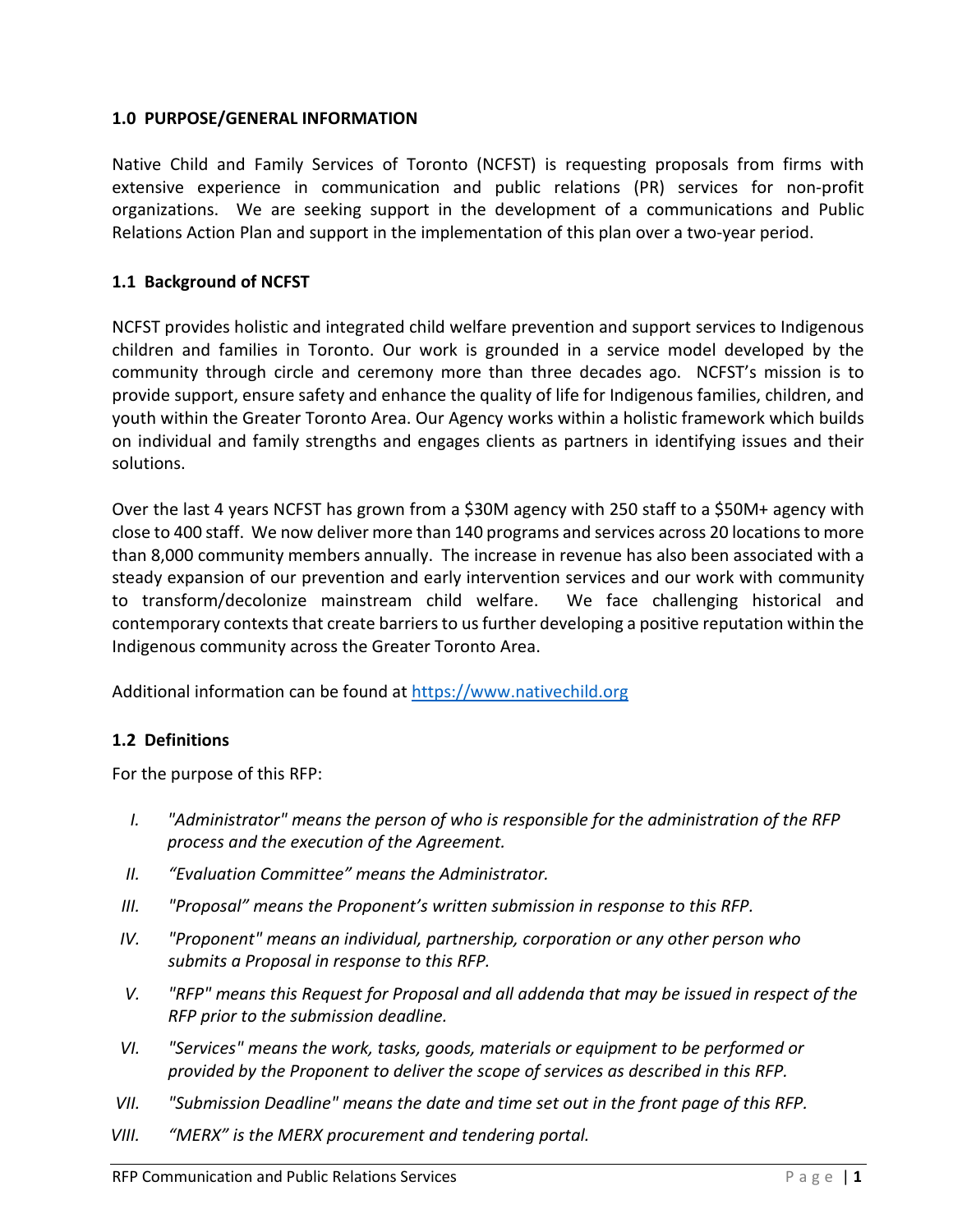## <span id="page-3-0"></span>**1.3 Services to be Performed**

The purpose of this work is to improve the awareness of our work and its positive impacts and to improve our reputation with the Indigenous community and Indigenous organizations across the City of Toronto. We are looking for external support to develop an implementation plan to better leverage social media, podcasts, community councils, media, webinars and other means to establish and amplify these messages.

To improve our relationships with funders, mainstream partners or government who we already have great relations with, is out-of-scope of this engagement. Also, we are not looking to begin a process with the identification of key messages, as that work is already completed.

Key messages we want community to understand and accept:

- NCFST was created by Elders, Knowledge Keepers and grass roots leaders and activists in the Toronto Aboriginal community to address the intergenerational and contemporary impacts of colonization, residential schooling and mainstream child welfare;
- NCFST's service model was developed through 4 days of ceremony, and directs the development of a multiservice agency grounded in Aboriginal culture and worldview;
- The community directed NCFST to take on a child welfare mandate and transform it through the integration of multiple culture-based programs and services;
- NCFST is achieving its mission and vision as evidenced by concrete outcomes- we need to share community member stories, profile staff, share statistics, etc.;
- NCFST's work is child centred, family focused and community driven;
- NCFST is leading a transparent, accountable and community-led process of Aboriginal child welfare transformation in the city of Toronto.

The six messages above can we organized into three messaging streams:

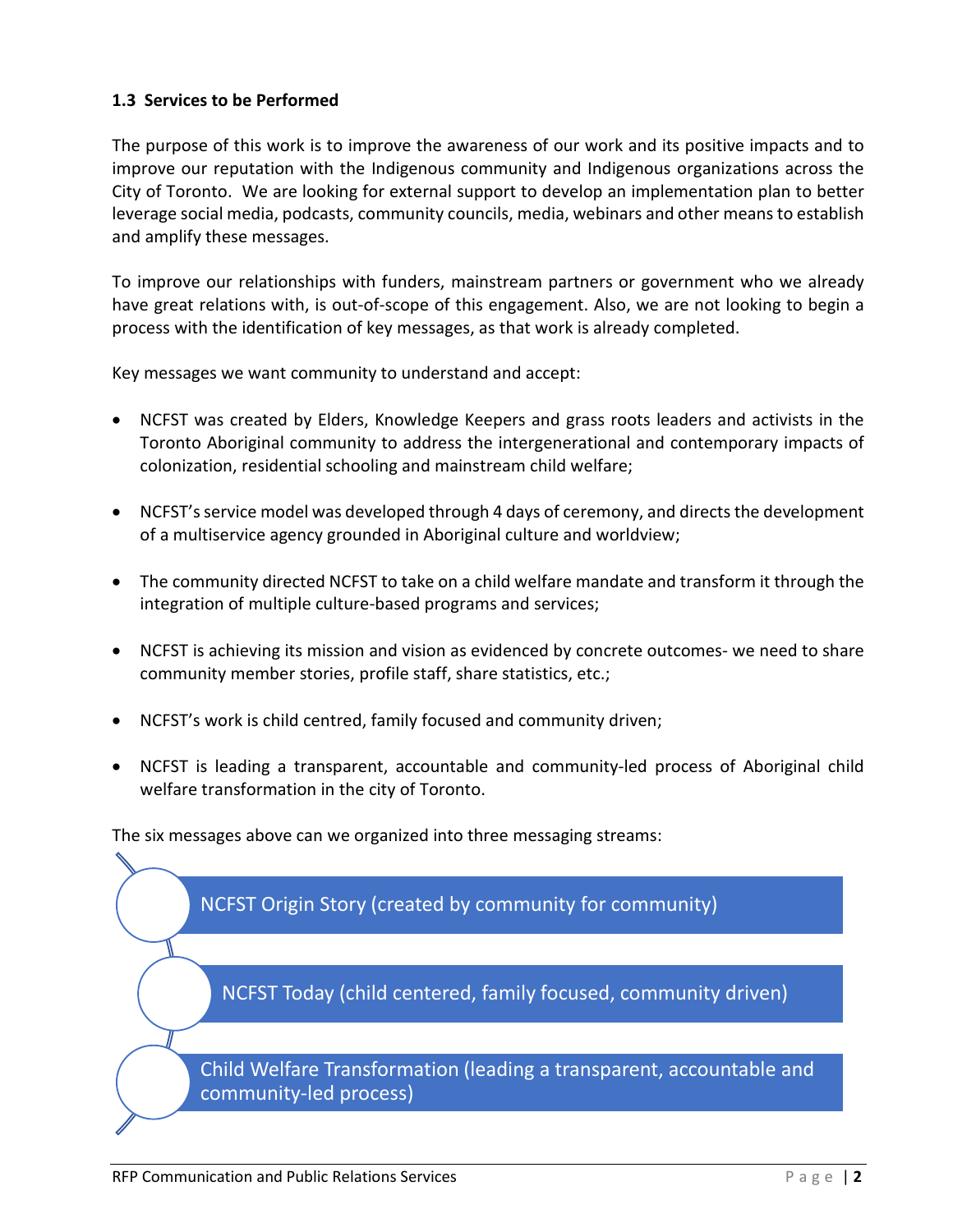The successful candidates will work with the NCFST leadership team, staff, partners and community to finalize these messages and develop internal policies, procedures and workflows to ensure that:

- Staff are supported to speak to these messages at external meetings, committees and events.
- Staff ensure that EVERY social media post highlights one of the key messages.
- Agency events all highlight the messages.
- We will develop a specific campaign to develop, disseminate and amplify each message stream throughout the Indigenous community and Indigenous organizations across the city of Toronto over a two-year period.
- This will also include a focused capacity-building plan to ensure that the internal NCFST communications and PR team can take over and lead this work for year 3 and 4.

### <span id="page-4-0"></span>**1.4 NCFST Internal Communication Resources**

The successful candidate will work closely with our internal communications team consisting of the Manager of Communication and Public Relations and two communications coordinators. The successful candidate is expected to leverage these resources to support key deliverables of the project. Additional internal resources available include a photograph library, full frame Digital SLR and software licenses that support social media management, graphic design, web development and video production.

### <span id="page-4-1"></span>**1.5 Length of Engagement and Major Milestones**

The term of engagement is from March 4, 2022 until December 31, 2023 with the following major milestones as described below:

| Feb 2 - February 23, 2022:  | RFP bidding process                                                                                                                                                                                                     |
|-----------------------------|-------------------------------------------------------------------------------------------------------------------------------------------------------------------------------------------------------------------------|
| February 23 - 28, 2022:     | Candidate selection process                                                                                                                                                                                             |
| March - May, 2022:          | Co-development of Communications and PR Action Plan. Finalize key<br>messages, develop campaigns for each messaging stream.<br><b>Begin</b><br>developing content for launch in June of 2022.                           |
| June, 2022:                 | Beginning of implementation for Indigenous Peoples Month.                                                                                                                                                               |
| <b>July - August, 2022:</b> | Continued implementation of the plan with a focus on developing<br>content with the child welfare transformation community advisory,<br>other community advisories, staff and partners in preparation for<br>September. |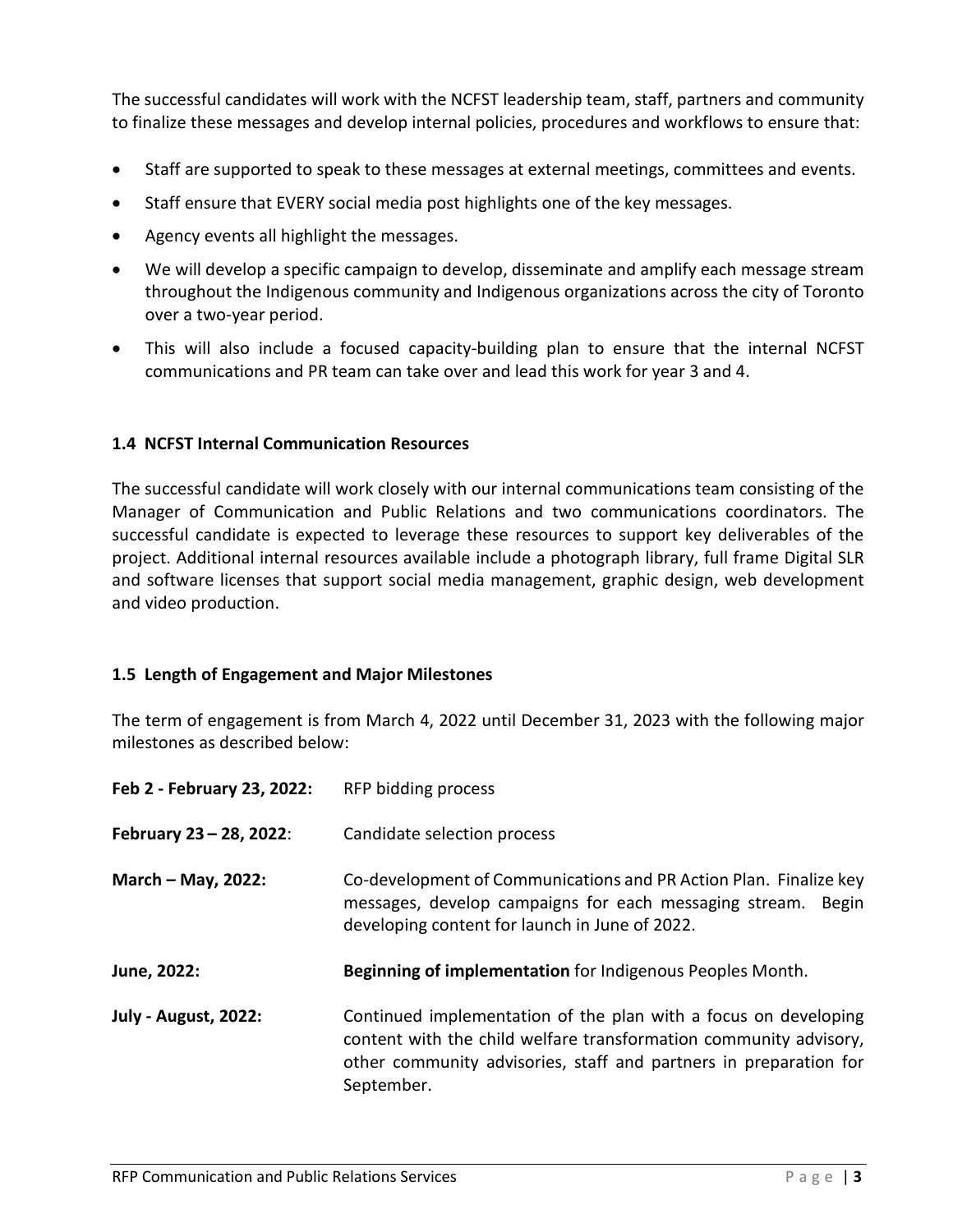| September, 2022:          | Major month for messaging around Orange Shirt Day/Every Child<br>Matters/National Day for Truth and Reconciliation. Major month for<br>messaging around the Decolonizing Child Welfare Learning Series and<br>our community report back and conference on Sept 30 <sup>th</sup> . |
|---------------------------|-----------------------------------------------------------------------------------------------------------------------------------------------------------------------------------------------------------------------------------------------------------------------------------|
| October - November, 2022: | Implementation continued.                                                                                                                                                                                                                                                         |
| December, 2022:           | Holiday and winter solstice messaging, potential engagement with<br>the Indigenous Spirit Fund.                                                                                                                                                                                   |
| January - June, 2023:     | Implementation continues.                                                                                                                                                                                                                                                         |
| July - December, 2023:    | Implementation continues with focus on capacity development and<br>transfer of work to internal communications and PR team (who will<br>take over the work in January, 2024).                                                                                                     |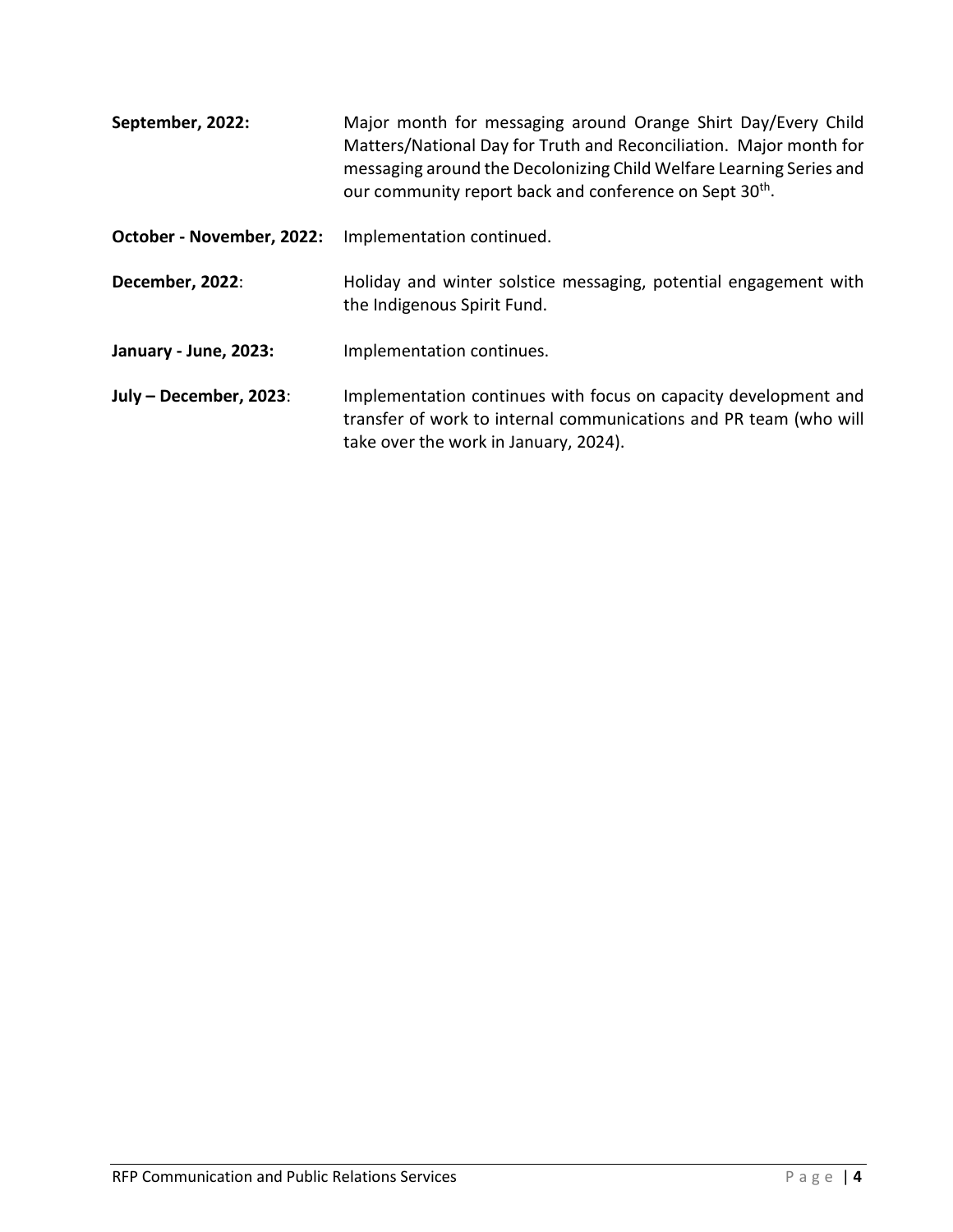### <span id="page-6-0"></span>**2.0 PROPOSAL CONTENTS**

In order to make the evaluation process efficient and obtain maximum comparability, NCFST requires that all responses to the RFP be organized in the manner and format described below:

#### **A. Executive Summary**

A description of the understanding of the work to be performed including estimated hours, the ability to perform the work within the time frame provided and other pertinent information.

### **B. Service Approach and Timeline**

Description how the Proponent's firm will approach the proposed services including the type of assistance that will be required from NCFST staff. Also discuss the firm's use of technology. Finally, discuss the communication process used by the firm to discuss issues with management including the expected timeline.

#### **C. Professional Experience**

A description of the firm's history, how and why the firm is different from other firms being considered. This should include an explanation of the firm's philosophy, size, structure and qualifications with serving Indigenous non-profit organizations with a similar size and operations. Description of the firm's resources devoted to non-profit organizations and the firm's independence with respect to NCFST. A list of the relevant Indigenous non-profit clients the firm has served within the past five years and furnish the names and telephone numbers of any references whom NCFST may contact.

#### **D. Team Qualifications**

Identification of the specific partners and managers who will be assigned to this engagement if the firm is successful in this RFP.

#### **E. Fees**

Fee structure for the full duration of the project including any guarantees given regarding increases in future years. Also, the applicable billing rates and procedures for any further questions that may come up during the year or whether these occasional services are covered in the proposed fee structure.

### **F. Additional Information**

An indication of whether the firm has received a positive peer review within the last five years. Indication of whether the firm has been the object of any disciplinary action during the past three years. Results of any relevant external quality control reviews.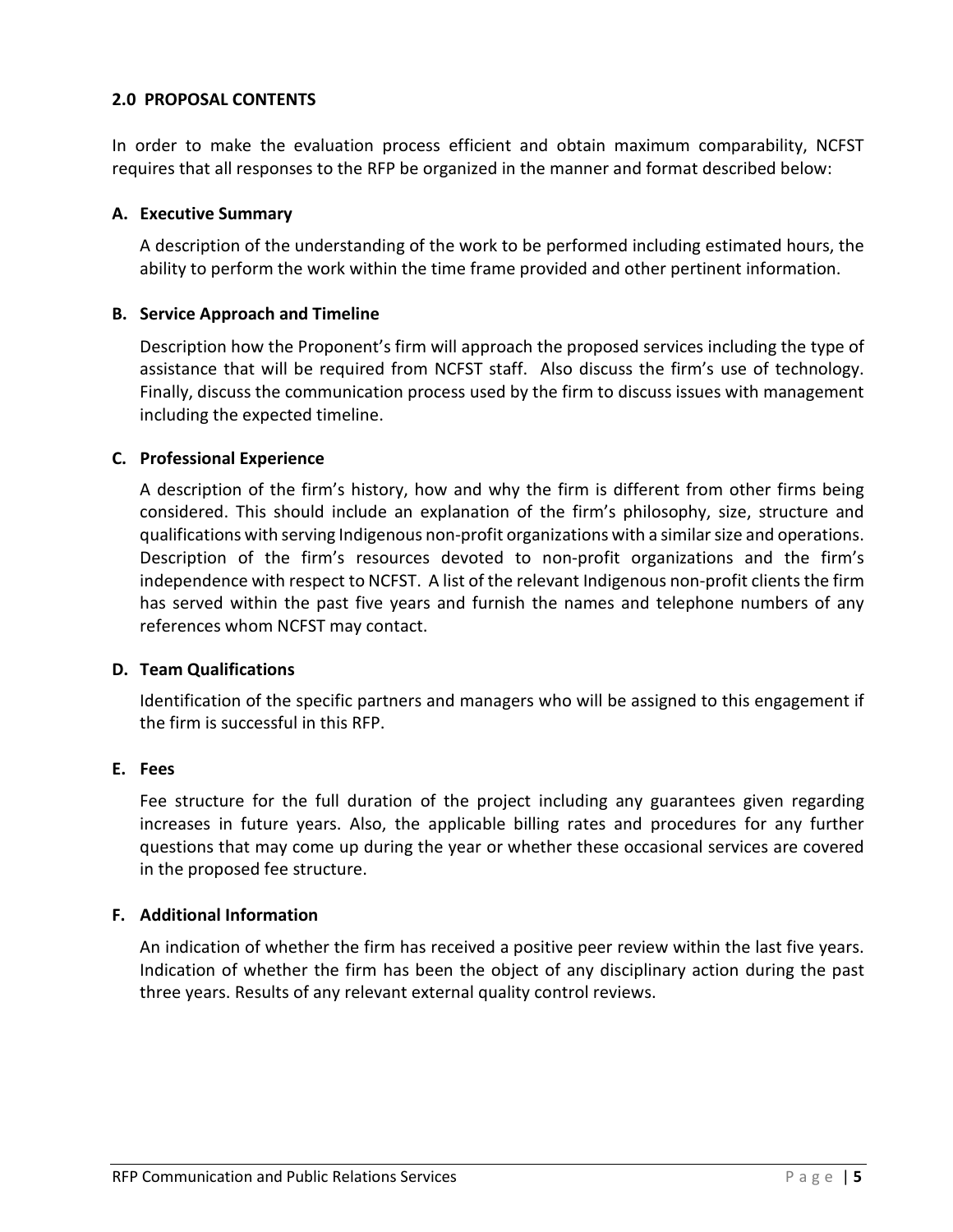## <span id="page-7-0"></span>**2.1 Qualifications**

To be considered a candidate for the provision of communication and public relations services for NCFST bidders must:

- Have a minimum of five (5) years of experience in providing similar services to Indigenous nonprofit organizations.
- Have experience in providing these services for similar sized non-profits.
- Be current with respect to legislation relevant to the operation of non-profit organizations.
- Not be a member of the NCFST' Board of Directors.

## <span id="page-7-1"></span>**2.2 Evaluation and Selection Criteria**

Proposals will be evaluated by NCFST's Senior Management staff. All aspects of the submissions will be taken into consideration when evaluating the proposals. This includes the following:

- Proposed fees and costs. Value will be compared to cost and therefore the lowest cost proposal may not be selected.
- The firm's understanding of the scope of the proposed professional services as evidenced by the proposal submitted, including the firm's standards and approach.
- The background and experience of the firm in providing similar services as well as specific background, education, qualifications and relevant experience of key personnel to be assigned to the account.
- References.

NCFST may, at its discretion, request presentations by or meetings with any or all Proponents to clarify or negotiate modifications to the Proponent's Proposals. However, NCFST reserves the right to make an award without further discussion of the Proposals submitted. Therefore, Proposals should be submitted initially on the most favorable terms, from both technical and price standpoints, which the Proponent can propose. NCFST contemplates award of the contract to the responsible Proponent with the highest total points.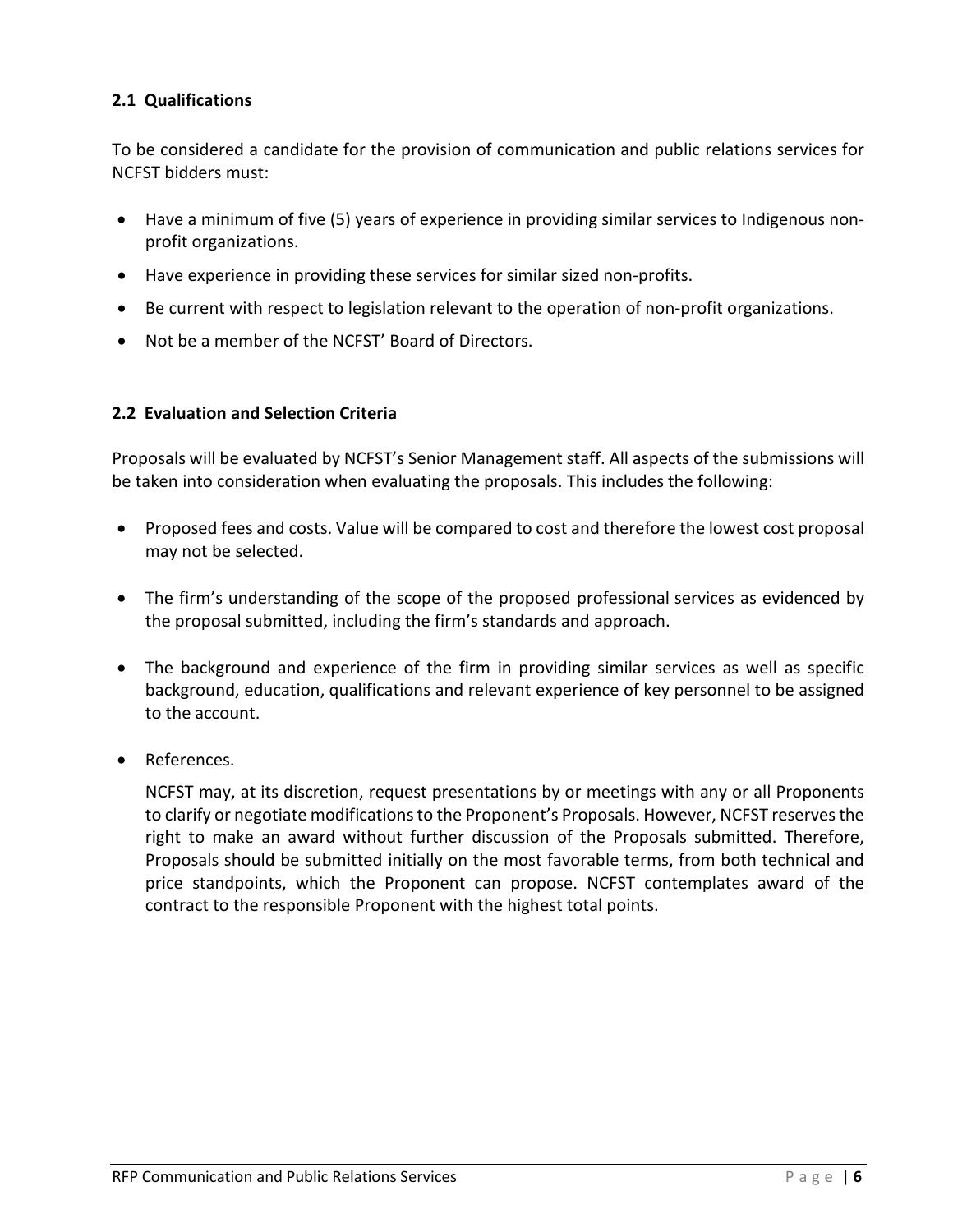### <span id="page-8-0"></span>**3.0 PROPONENTS INSTRUCTIONS**

## <span id="page-8-1"></span>**3.1 Submission Address and Deadline**

Proponents must submit their enquiries and an electronic copy of the Proposal via MERX portal or directly to NCFST to the following email address: [RFP.Communications@nativechild.org](mailto:RFP.Communications@nativechild.org)

- Receipt of proposal will be confirmed via email in 24 hours after the competition closes.
- Proposals submitted by facsimile transmission (fax) or mail will not be accepted.
- Proposals must be received on designated NCFST'email [\(RFP.Communications@nativechild.org\)](mailto:RFP.Communications@nativechild.org) or via MERX portal no later than the submission deadline (as indicated on the front page of the RFP). Proposals received after the submission deadline will not be accepted.
- Proposals must be signed by the appropriate signing officer or officers of the Proponent.
- Proposals, once submitted, become the property of NCFST and held by the Administrator.
- All Proposals will be kept in the strictest of confidence subject to such disclosure as may be required under the provisions of Ontario, The Freedom of Information and Protection of Privacy Act or The Personal Health Information Act.

**It is solely the Proponent's responsibility to ensure that the Proposal is received prior to the submission deadline.**

## <span id="page-8-2"></span>**3.2 Proposal Inquiries**

- Proponents shall be solely responsible for obtaining all information that may be necessary in order to understand the requirements of this RFP and submit a Proposal in accordance with its terms and conditions. No allowance shall be made for the failure of a Proponent to obtain such information or to make such investigations.
- Proponents shall examine the RFP as soon as possible after receipt. Should a Proponent discover any errors or omissions, the Proponent shall post to MERX and on NCFST's website as soon as possible, and no later than February 8, 2022, as further instructions may be issued to all Proponents before the submission deadline.
- All inquiries related to this RFP are to be directed via MERX or on NCFST's website, by **February 8, 2022**. Inquiries received after this date will not be answered.
- Inquiries submitted by facsimile transmission (fax) will not be accepted and/or responded. Any oral communications shall be considered unofficial and non-binding. Only written responses to written communication shall be considered official.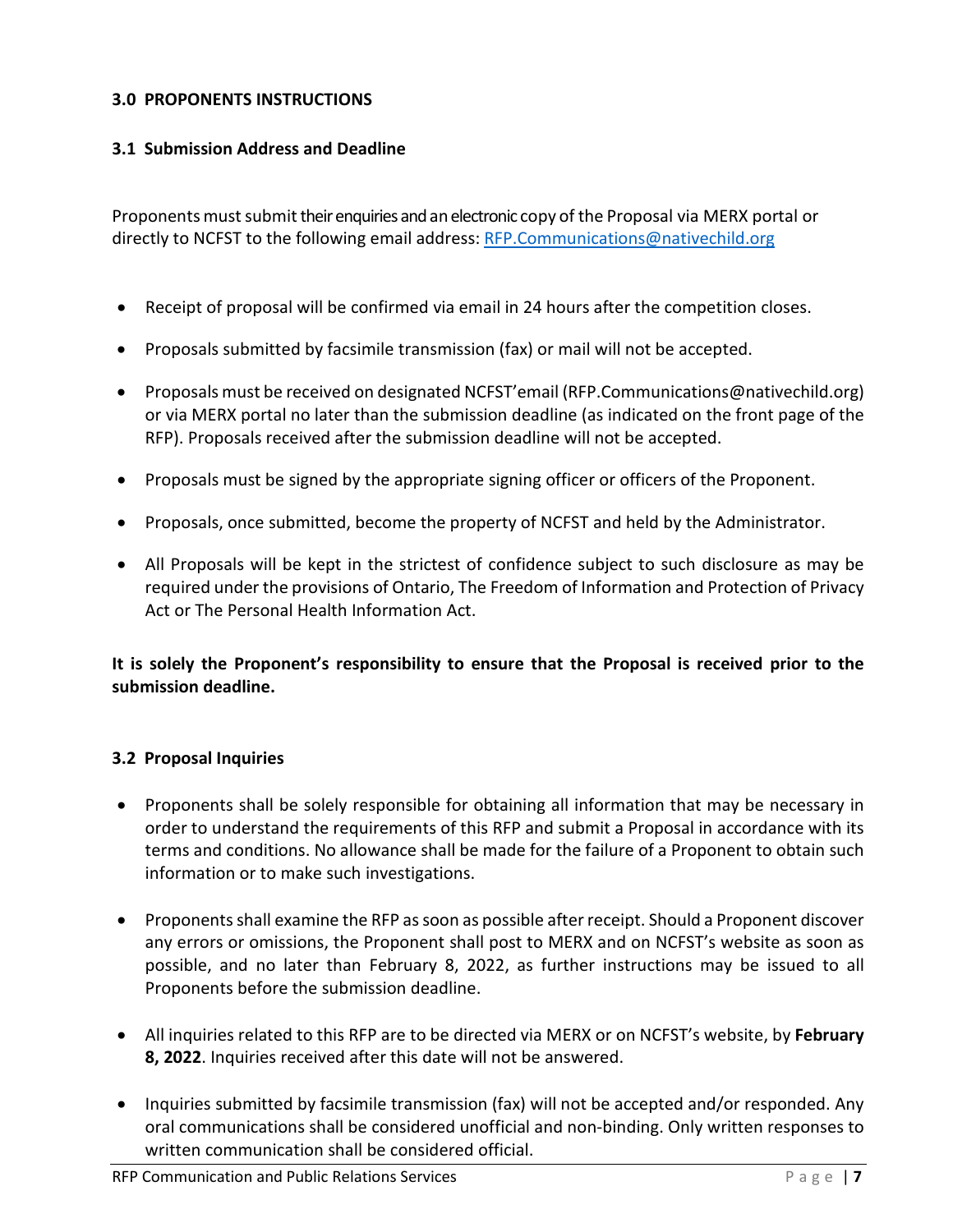## <span id="page-9-0"></span>3.3 Clarifications and Interpretations

- Each prospective Proponent shall be responsible for conducting its own due diligence on the data and information upon which their proposal is based.
- Prospective Proponents shall be deemed to have gathered all information necessary to perform their obligations under the RFP.
- Information referenced in this RFP, or otherwise made available by the Administrator as part of this RFP, is provided for the convenience of the Proponent only and NCFST does not warrant the accuracy or completeness of this information.
- Prospective Proponents that find discrepancies or omissions in the information provided, or that have questions as to the meaning or intent of various aspects of the proposal, shall at once notify the Administrator, who will, if necessary, and only send written instructions, clarifications, or explanations to all prospective Proponents who have submitted an expression of interest to this RFP.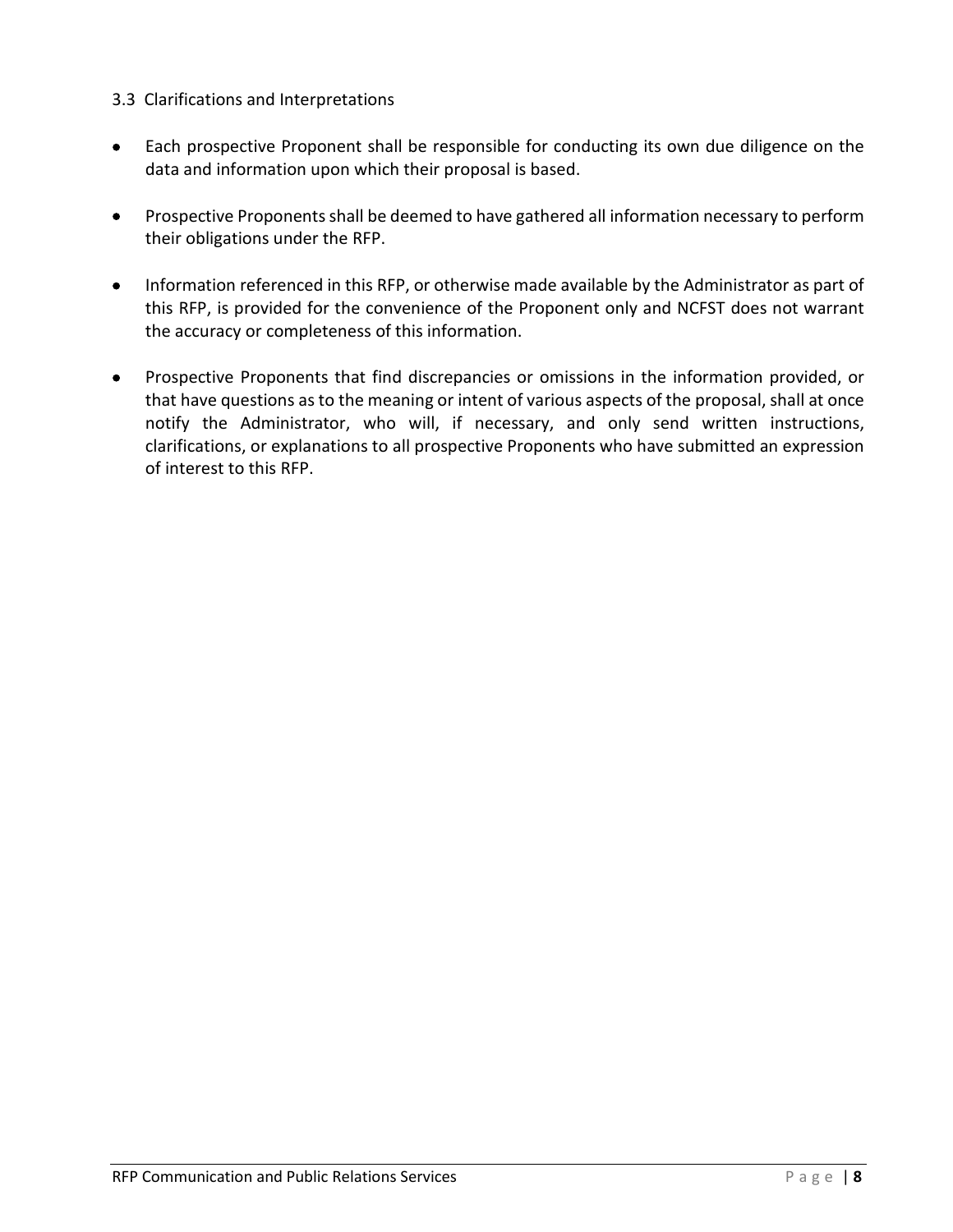## <span id="page-10-0"></span>**4.0 PROPOSAL CONDITIONS**

A Proponent should clearly understand and by submitting a Proposal agrees that its proposal or any part of its Proposal is subject to the following conditions in addition to any other terms and conditions set out in this RFP.

## <span id="page-10-1"></span>**4.1 Right of Rejection**

- The submission of a Proposal, the receipt of a Proposal, and the opening of a Proposal, or any one of those, does not constitute acceptance, in any way whatsoever, of a Proposal.
- Proposal(s) received after the submission deadline will not be considered.
- No Proposal will be considered from a Proponent where the Evaluation Committee, in its sole discretion, determines that a potential conflict of interest exists. No proposal will be considered that is in any way conditional or that proposes to impose conditions on the Administrator or NCFST that are inconsistent with the requirements of this RFP and the terms and conditions stipulated herein.
- A Proposal is not and shall not be deemed in any way to be a unilateral contract. It is an offer by the Proponent to NCFST to carry out the provisions set out in this RFP. A Proposal may be accepted or rejected based on NCFST' sole discretion.
- NCFST in its entire discretion, may reject or accept all or any part of a Proposal or any of the Proposals submitted in response to this RFP. NCFST is under no obligation whatsoever to accept the Proposal with the lowest cost, or the highest score based on the evaluation criteria, or any Proposal.

### <span id="page-10-2"></span>**4.2 Right to Reissue RFP**

NCFST reserves the right to reissue the RFP where, in its opinion, none of the proposals submitted in response to the RFP warrant acceptance or where it would be in the best interests of NCFST.

### <span id="page-10-3"></span>**4.3 Cost of Proposal**

Costs incurred in the preparation, presentation and submission of a Proposal shall be borne entirely by the Proponent.

### <span id="page-10-4"></span>**4.4 Decisions of Evaluation Committee**

All decisions on the degree to which a Proposal meets the stated criteria or the score assigned to a Proponent or part of a Proposal will be determined solely by the Evaluation Committee. The Evaluation Committee's determinations in this regard are final (and may not be appealed by a Proponent).